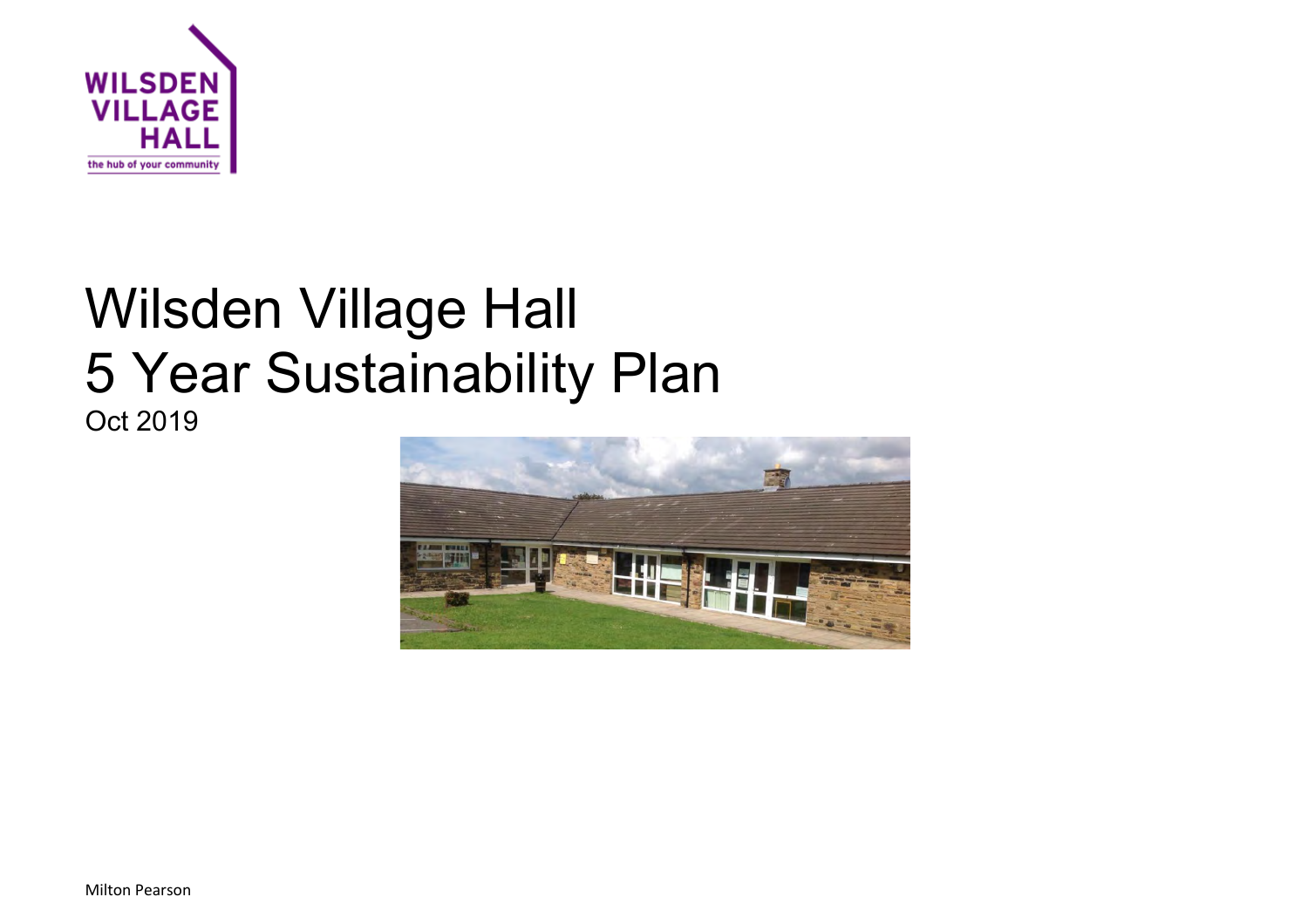# **Introduction**

The Wilsden Village Hall 5 year Plan is a document, which aims to record and allow the Board of Trustees to monitor its progress towards meeting its future aims and objectives. Key to these is the enhancement of community engagement facilities and participation; raise higher revenues and reinvest in the development, repair, and renovation of the hall.

#### **Why was the plan produced?**

The purpose of this plan is:

- To aid planning for the future of the Village Hall.
- To enable plans to be shared with all parties who have an interest in the Village Hall including the people of Wilsden, its surrounding areas, the Parish Council and the Charities Commission.
- To involve as many people and groups within the community with the plans for the future.
- To make the most of the facilities provided by the Village Hall.
- To form the basis for bids for grants.
- To make the workings of the committee more transparent.
- To encourage involvement from local people not currently on the committee.
- To engage with the local Business community.

#### **Who was involved in developing the plan?**

Wilsden Village Hall - Staff - Volunteers – Trustees – users and, via surveys, the general public

#### **How the plan will be reviewed?**

Annually at the AGM In relation to any significant internal or external changes, legal, statutory, key events which may impact on the hall.

### **How will the plan be shared with the village?**

The plan will be a public document, available via our web site Facebook page and the local library/ Parish Council offices, local publications

# **Background**

Wilsden Village Hall is situated in the heart of Wilsden, West Yorkshire (BD15 0HT) on Townfield opposite the village park and alongside the village children's play area.

Wilsden Village Hall is a:-

Registered Charity: Charity No 1154371

A Company Limited by Guarantee: Company No 8688329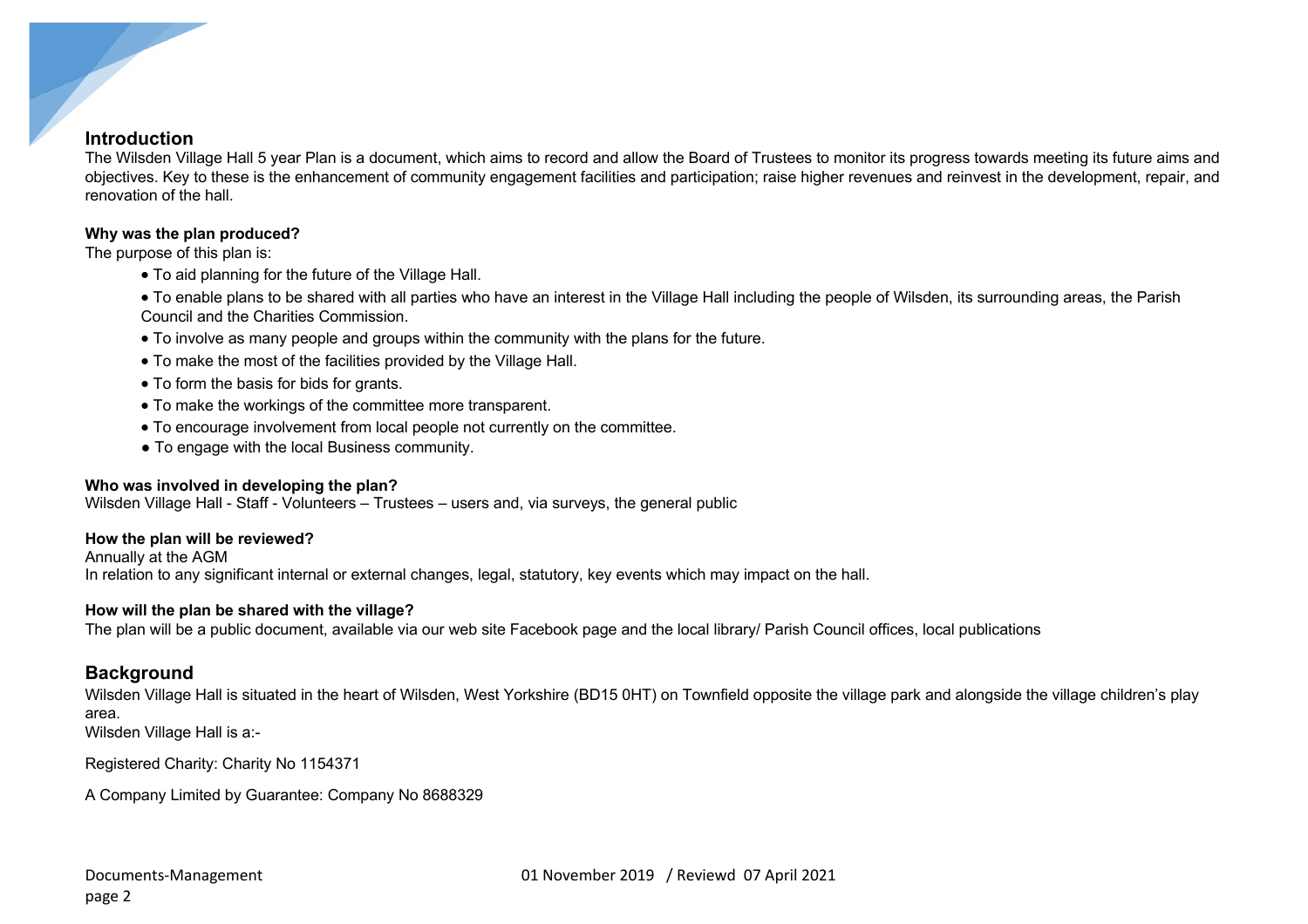#### **Mission statement**

'Wilsden Village Hall at the heart of our community'.

#### **Our aims**:

- To be the 'go-to' venue in the local community.
- To be the hub of our village.
- To support the residents of Wilsden and its surrounding areas.

We will achieve these by providing, without distinction of sex, sexual orientation, age, creed, religious or political opinion, a safe and welcoming environment. We will provide space for educational, recreational, social and physical, private hire and entertainment activities to take place.

Our objective is to deliver affordable space and human resources to support our community groups, with the aim of enhancing their physical and mental well-being. We will work to limit social exclusion within our community by encouraging both young and old. In support of this, we undertake to work in partnership with the Parish Council, local businesses, other community, and residents groups to ensure the hall continues to meet the needs of our village.

### **History of Wilsden Village Hall**

During 1972, a band of 'determined' people joined together with the aim of building a new village hall for Wilsden. Royd House being dilapidated and no longer suitable for the needs of a growing, modern community. Those involved raised money in every way possible, such as running fetes, organising dances, running cake stalls at Bingley show applying for grants whilst attracting support from local councillors on Bingley Town Council and Bradford Metropolitan District Council. The result; a brand new state of the art (at the time) village hall opened its doors in September 1976.

### **Heritage**

Wilsden Village Hall is an Iconic building, archetypal of the 1970s in both its design and construction. Built between 1975-6 generations have grown up using the building. As children attending the nursery, the youth club (often returning in later life as volunteers/ leaders), as members of uniformed groups, or as adults attending barn dances, exercise, art classes; wedding receptions, tea dances and 'end of life' celebrations.

The Village Hall is (as it should be) a part of the very fabric of Wilsden and as such a part of the villages' modern history and heritage. For many of the residents, who have grown up in the community, being able to attend activities based at the Hall has represented a 'rites of passage'. Comments we often hear in and around the village range from:

'' that's where I attended my first disco without my mum or dad being there.''

"It's where I met your Mum/Dad"

### **Management and Responsibility**

Appointed by the Board of Trustees a Manager has delegated responsibilities to oversee the day-to-day running of the village hall and its general direction.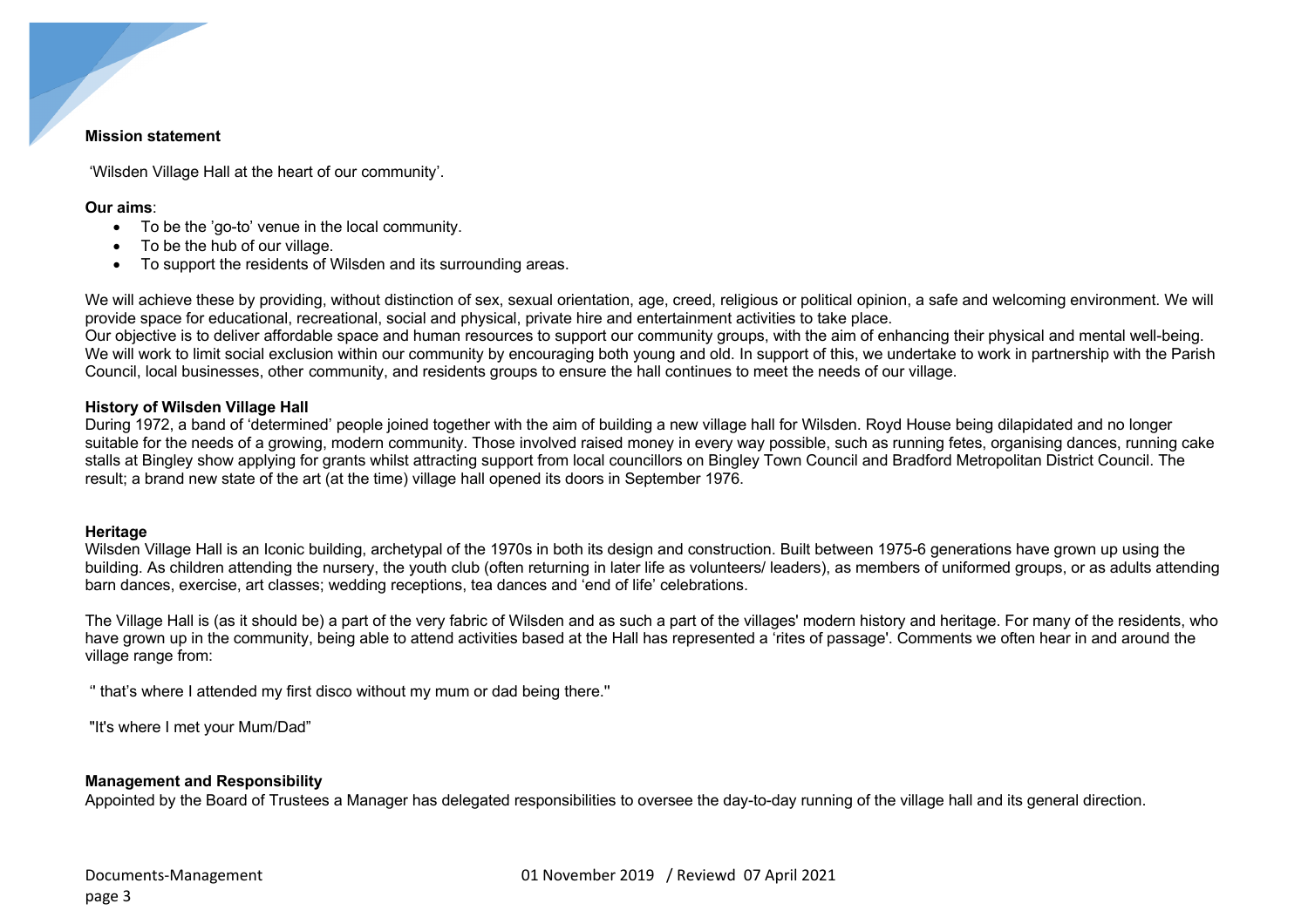



#### **Governance of Wilsden Village Hall**

The Board of trustees is made up of volunteers from the local community, elected representatives from the local Parish Council and users. Each member of the board is elected on a three-year cycle at the AGM. The board is made up of three executive officer posts, (Chairperson, Vice-Chairperson, and Treasurer) and trustees.

#### **What are the responsibilities of the Board of trustees?**

The Board of Trustees have overall responsibility for the village hall

#### **How frequently does the Board of Trustees Meet?**

Ten times per year, or as required.

#### **Local Partnerships e.g. local Churches and Schools**

Currently, there are no formal links with any church or school, but we plan to forge better links as part of this plan. But, as with many relatively small communities, individual members of most of our regular user groups cross-fertilise groups and organisations within the local community, be that uniformed groups, church groups or local dance groups.

### **Supporters and Volunteers**

User groups have a slot just prior to each board meeting where they can raise issues /concerns or contribute ideas toward the running of the village hall. A number of regular user groups make donations towards the running of the hall in addition to paying rent.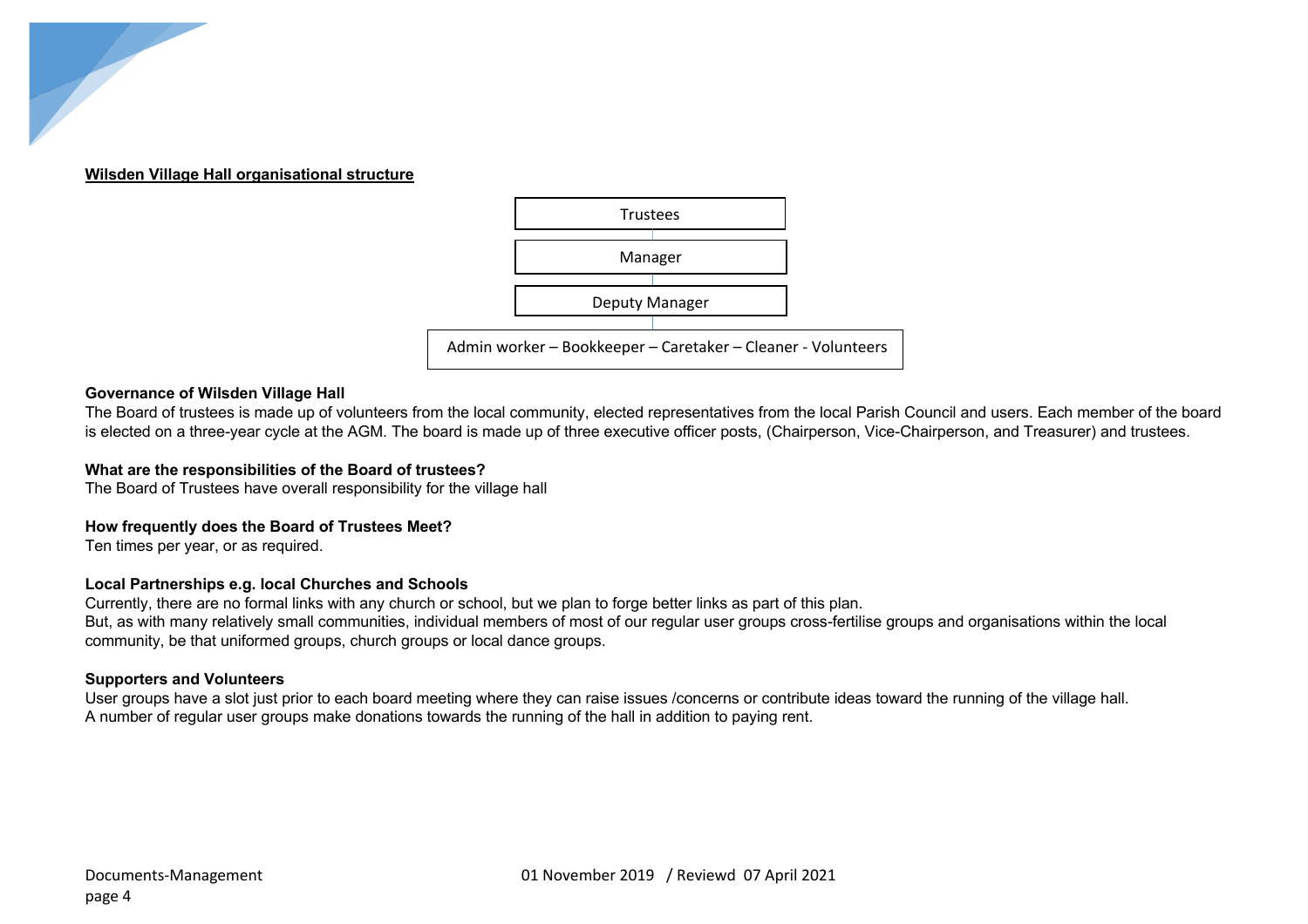#### **Users and beneficiaries**

The hall is used by a wide variety of groups and organisations, ranging for the local Parish Council, the library, junior and senior youth clubs, art classes – dance and yoga classes to luncheon and older people groups. In addition, we offer Rock and roll – jive nights for the younger old /isolated individuals.

Over and above these regular activities the hall is available for hire each weekend and for training events through the week

- Currently, weekly lettings = 30 sessions. + 4 Auction session PCM
- Our annual occasional/weekend lettings increased by one third from 68 (in 2017/18) to 94 (2018/19).
- Total number of visits to 26,913 (for the year ending 31/03/19)

See appendices:1 - Weekly activity time table

**What are the charges for using the hall?** 

See appendices: 2 - Occasional hire charges

#### **What are the sources of income for the hall?**

The hall is wholly independent. It receives support for its core costs from Bradford Metropolitan District Council and the local Parish Council.

All other costs are covered through user fees, lettings and fundraising events

Financially, the Village Hall is increasingly dependent on donations, sponsorship and successful grant bids to fulfill services and maintain the building fabric

#### **Key Revenue and capital costs**

Staffing – utilities – maintenance

#### **Recent capital improvements**

We have recently installed a new heating system and additional insulation along with new carpeting and ongoing decoration (2018/19).

As of 20/21 we have completely refurbished our main hall, meeting/training room, toilets and layed new flooring in the main corridor, installed a new state of the art CCTV system.

Further, whilst not included here we have installed a flood prevention management system in the void. Making the space dry and a usable storeage space once again, updated our emergeny lighting system and revitalised the outdoor floor covering in the nusery play area.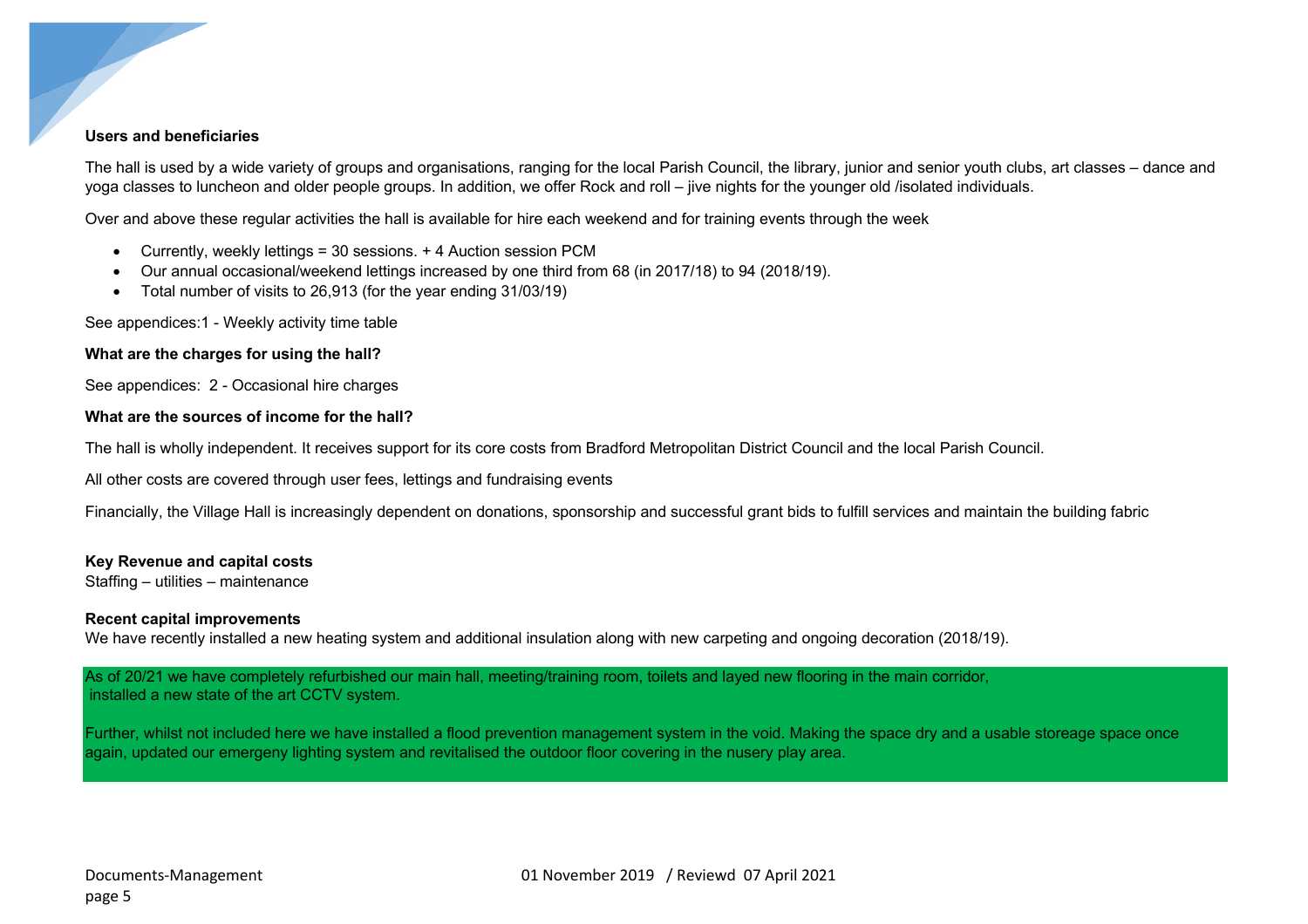# **What are the financial reserves of the hall?**

We aim to hold three months running costs in reserve in line with the Charity Commissions recommendations.

# **How can the hall be marketed?**

See appendixes: 3 - Marketing Policy

# **Key maintenance and refurbishment plans and their costs?**

|                | <b>What</b>  | How, where, notes                                                                                                                                                                                                                                                                                                                                                                                                | £ Estimates - all<br>prices inc. vat                                            | <b>How funded</b>         | <b>Priority</b> | <b>Date</b> | <b>Achieved</b> |
|----------------|--------------|------------------------------------------------------------------------------------------------------------------------------------------------------------------------------------------------------------------------------------------------------------------------------------------------------------------------------------------------------------------------------------------------------------------|---------------------------------------------------------------------------------|---------------------------|-----------------|-------------|-----------------|
| $\mathbf{1}$   | New flooring | Main walkways/ main toilets/main kitchen<br>Improve safety- visual appearance.<br>Whilst cleaning has improved over the last 6-8 months the old flooring is past<br>its best, in places, it's cracked and proving impossible to be made to look any<br>better than a good "shabby" - not attractive to users.                                                                                                    | 13.487                                                                          | Application /<br>Donation |                 | 2021/25     | $\sqrt{ }$      |
| $\overline{2}$ | New flooring | Library - the library has the potential to become a highly professional<br>training/meeting room as such it needs investment to bring it up to the spec<br>potential professional users expect.                                                                                                                                                                                                                  | 3K                                                                              | Donation<br>/Application  |                 | 2019/21     | $\sqrt{ }$      |
| $\overline{3}$ | New flooring | The flooring in the lower main hall, corridor, and toilets is in need of<br>replacement. Large parts of it are lifting, the flooring in the boys' toilets is<br>impregnated with years of urine (and smelling, whilst new cleaning products<br>have helped the smell is an ongoing problem).                                                                                                                     | 12.5K                                                                           | Application /<br>Donation | 1/2             | 2021/25     |                 |
| $\overline{4}$ | New flooring | Main hall - Youth centre.<br>To the best of my knowledge, this flooring has been in place for approx. 43<br>years - currently the floor is uneven and reached the limit of its life - the main<br>hall is the jewel in the crown of WVH - our key means of earning income which<br>will make the hall self- sustaining                                                                                           | (Quote received<br>in 2015 for<br>sanding sealing/<br>polishing only.)<br>4.25k | Application /<br>Donation | 1/2             | 2021/25     |                 |
| 5              | Decoration   | Throughout the building - whilst on-going routine (volunteer) decoration has<br>improved the appearance of the village hall. The building is looking the worse<br>for wear and in need of updating/ a professional facelift - improved visual<br>appearance of both the internal and external appearance of the building. The<br>car park has had a major (positive) visual impact on the external appearance of | 5.5K                                                                            | Application /<br>Donation |                 | 2019/21     |                 |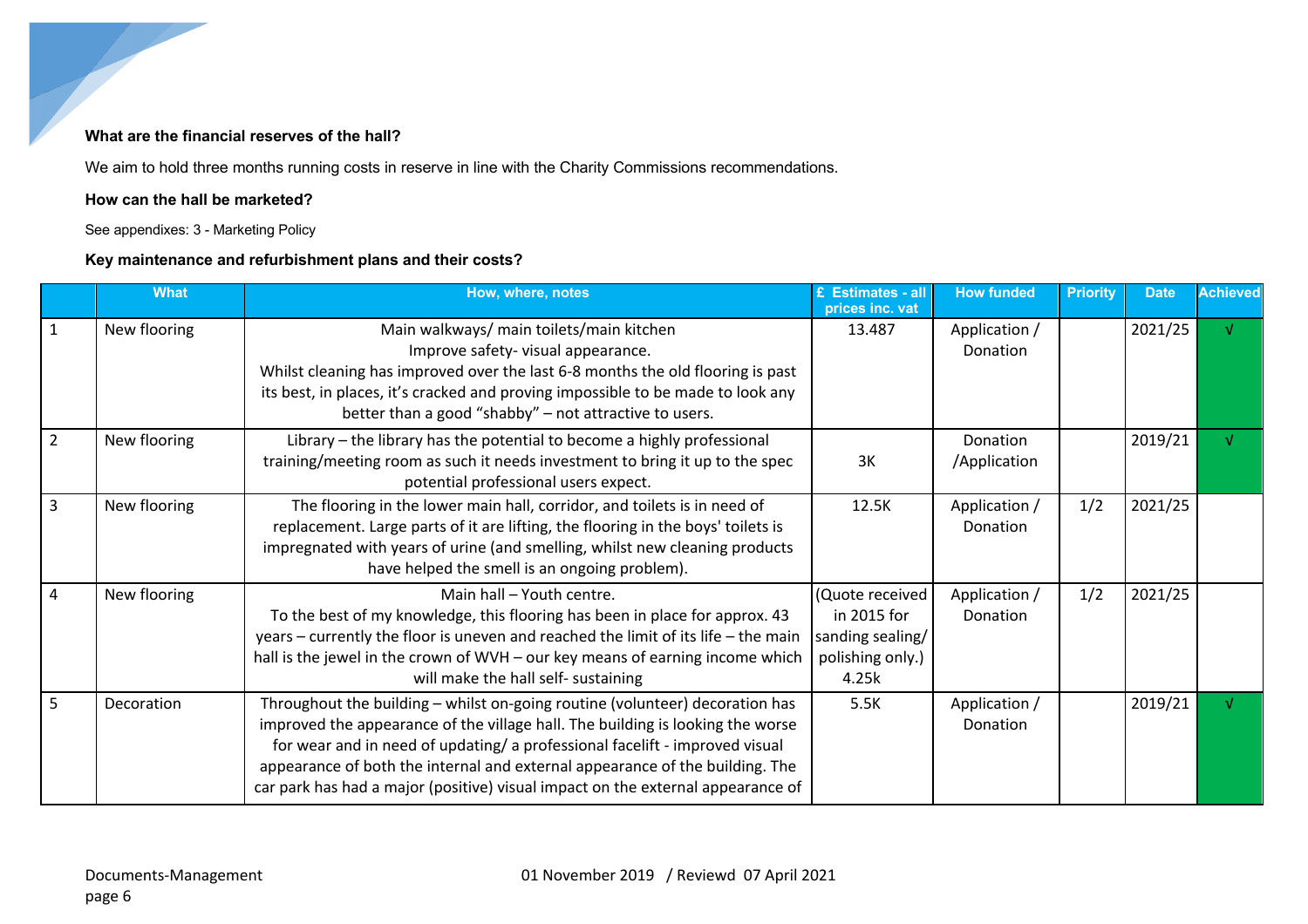|                |                                                      | the hall - attract more casual usage - improve our financial viability -ongoing                                                                                                                                             |                                           |                                                     |                 |             |            |
|----------------|------------------------------------------------------|-----------------------------------------------------------------------------------------------------------------------------------------------------------------------------------------------------------------------------|-------------------------------------------|-----------------------------------------------------|-----------------|-------------|------------|
|                |                                                      | usage for the local community                                                                                                                                                                                               |                                           |                                                     |                 |             |            |
|                | <b>What</b>                                          | How, where, notes                                                                                                                                                                                                           | £ Estimates - all<br>prices inc vat       | <b>How funded</b>                                   | <b>Priority</b> | <b>Date</b> | Achieved   |
| 6              | New main office/<br>Small meeting<br>room/PC office/ | IT room conversion<br>Install internal window/ install a toughened sealed unit in existing (blocked off)<br>external facing window.<br>This will allow 2 /4 people to work at the same time                                 | .900                                      | Royds House<br>application/PC/W<br>VH               |                 | 2019        | $\sqrt{ }$ |
|                |                                                      | Revamp side room (next to the existing office) to become a meeting/interview<br>room.<br>Parish Council relocate to existing VH office and share the meeting room<br>Improve both village hall and PC access for the public | (PC have some<br>old figures for<br>this) |                                                     |                 |             |            |
| $\overline{7}$ | New CCT system                                       | WYP find it difficult to download our CCT footage - we need better visual<br>coverage of internal and external views - improved dark night footage                                                                          | 1.5k                                      | Joint funded<br>WVH, WPC<br>Stronger<br>Communities |                 | 2022/23     | V          |
| 8              | Soundproofing                                        | The main hall - improve our relationship with neighbours.<br>Make use of a soundproof plasterboard on the left-hand side wall (from main<br>doors into the hall) only.                                                      | .900                                      | Application<br>/donation                            | $\overline{2}$  | 2021/22     |            |
| 9              | Air conditioning                                     | The main hall - reduce the need to open windows - noise impact on our<br>neighbours                                                                                                                                         | 4.9k                                      | Application<br>/donation/PC                         | $\overline{2}$  | 2021/22     |            |
| 10             | Sound system                                         | Offer managed sound levels and reduce the noise impact on neighbours -<br>improve our users' experience.                                                                                                                    | 2.5k                                      | Application<br>/Donation                            | 3               | 2022/23     |            |
| 11             | hearing loop                                         | Main hall/Lib/YC<br>Offer a more inclusive experience for all our users.                                                                                                                                                    | 5.5k                                      | PC/Donation/App<br>lication/WVH                     | $\mathbf{1}$    | 2019/21     |            |
| 12             | Improved lighting                                    | Main hall                                                                                                                                                                                                                   | 1.2                                       | PC/Donation/App<br>lication/WVH                     |                 | 2020/21     | $\sqrt{ }$ |
| 13             | Energy-efficient<br>lighting                         | Reduce costs and impact on the environment                                                                                                                                                                                  | 1.6k                                      | PC                                                  | $\mathbf{1}$    | 2020/21     |            |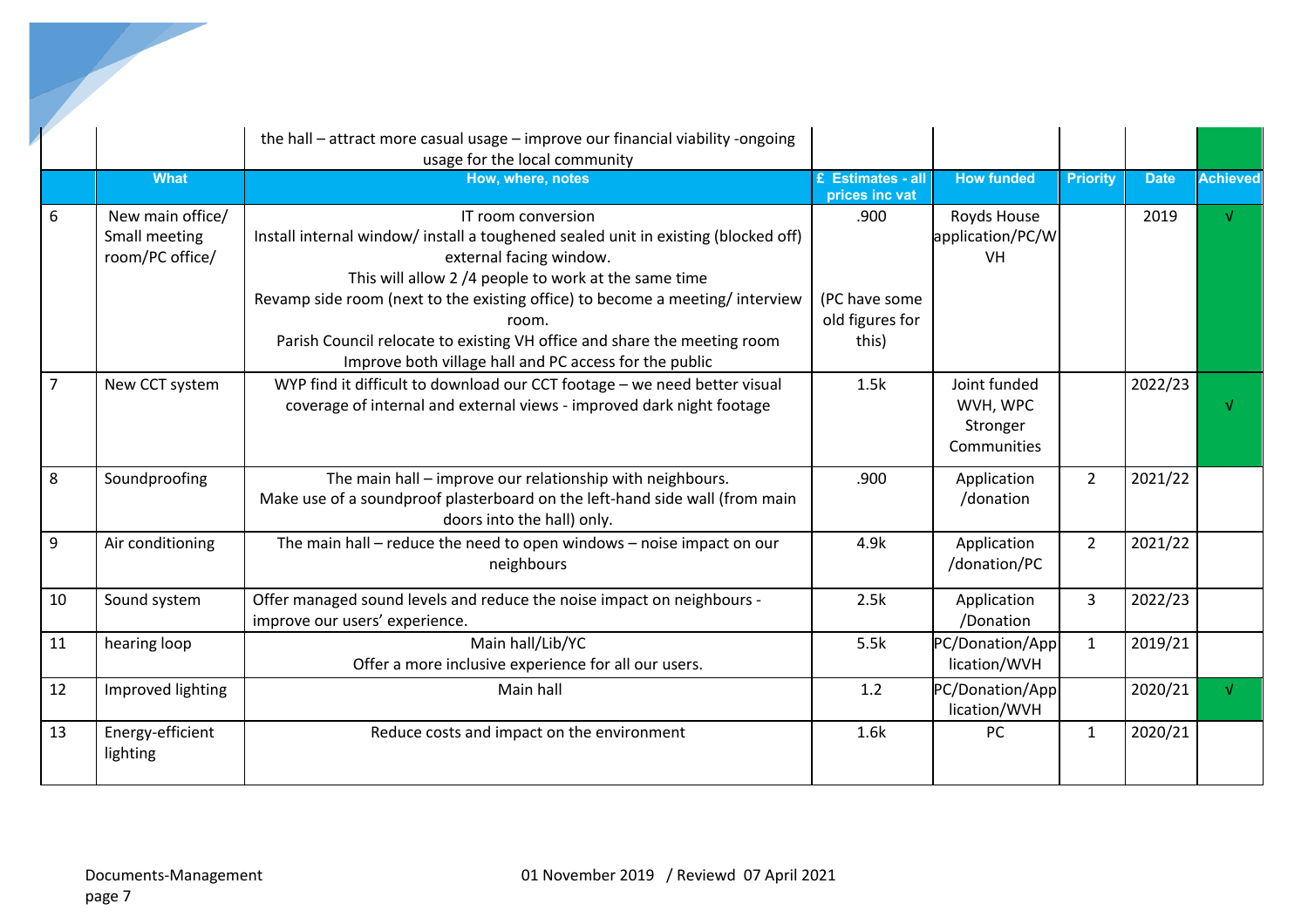|    | <b>What</b>                                              | How, where, notes                                                                                                                                                                                                                                                                                                                                           | £ Estimates - all<br>prices inc vat | <b>How funded</b>            | <b>Priority</b> | <b>Date</b> | <b>Achieved</b> |
|----|----------------------------------------------------------|-------------------------------------------------------------------------------------------------------------------------------------------------------------------------------------------------------------------------------------------------------------------------------------------------------------------------------------------------------------|-------------------------------------|------------------------------|-----------------|-------------|-----------------|
| 14 | Revamped/moder<br>nise main toilets                      | Improver users experience - attract repeat/ new custom                                                                                                                                                                                                                                                                                                      | 1.5k                                | Application/<br>Donation     | 3               | 2022/23     | $\sqrt{ }$      |
| 15 | Internal marquee                                         | Main Hall- enhance the VH offer attract more weekend bookings - contribute<br>towards the VH self-sustainability- ongoing usage for the local community                                                                                                                                                                                                     | 2.5k                                | Application                  | 4               | 2024/25     |                 |
| 16 | Web /cloud-based<br>booking/user<br>management<br>system | Make it easier for occasional users to view availability and book - improve<br>footfall - our long term sustainability.<br>Improve user monitoring - stats available for grant applications                                                                                                                                                                 | <b>FREE</b>                         | N/A                          | $\mathbf{1}$    | 2019/20     | $\sqrt{ }$      |
| 17 | Reinstall toilets in<br>the youth centre                 | This will allow us to book the hall out on a Friday evening during term time.<br>Currently, due to safeguarding issues, it is difficult to facilitate<br>Friday evening occasional bookings of the main hall /Library room - improve<br>usage - contribute to our ongoing sustainability - ongoing usage for the local<br>community                         | 1.2K                                | Application/Dona<br>tion/PC  | $\overline{4}$  | 2024/25/    |                 |
| 19 | Access to youth<br>club lower hall                       | Install platform lift to enable full disabled access to the lower part of the youth<br>club.                                                                                                                                                                                                                                                                | 16.5k                               | Application/dona<br>tions/pc | 2/3             | 21/23       |                 |
| 18 | Kitchen revamp                                           | Commercial extractor unite - dishwasher- units<br>Freezers - As our weekend lets increase we need the kitchen to match the<br>needs of our users. A domestic extractor unit is not cable of working at the<br>level needed by professional caterers. In places, the kitchen is worn out and<br>needs replacing and we need a dishwasher and glasses washer. | 3.5K                                | Application/Dona<br>tion/PC  | 2/3             | 2020/23     |                 |
|    | Total                                                    |                                                                                                                                                                                                                                                                                                                                                             | 44.2k                               |                              |                 |             |                 |

**Priority Key: - 1 = high 4 = low.**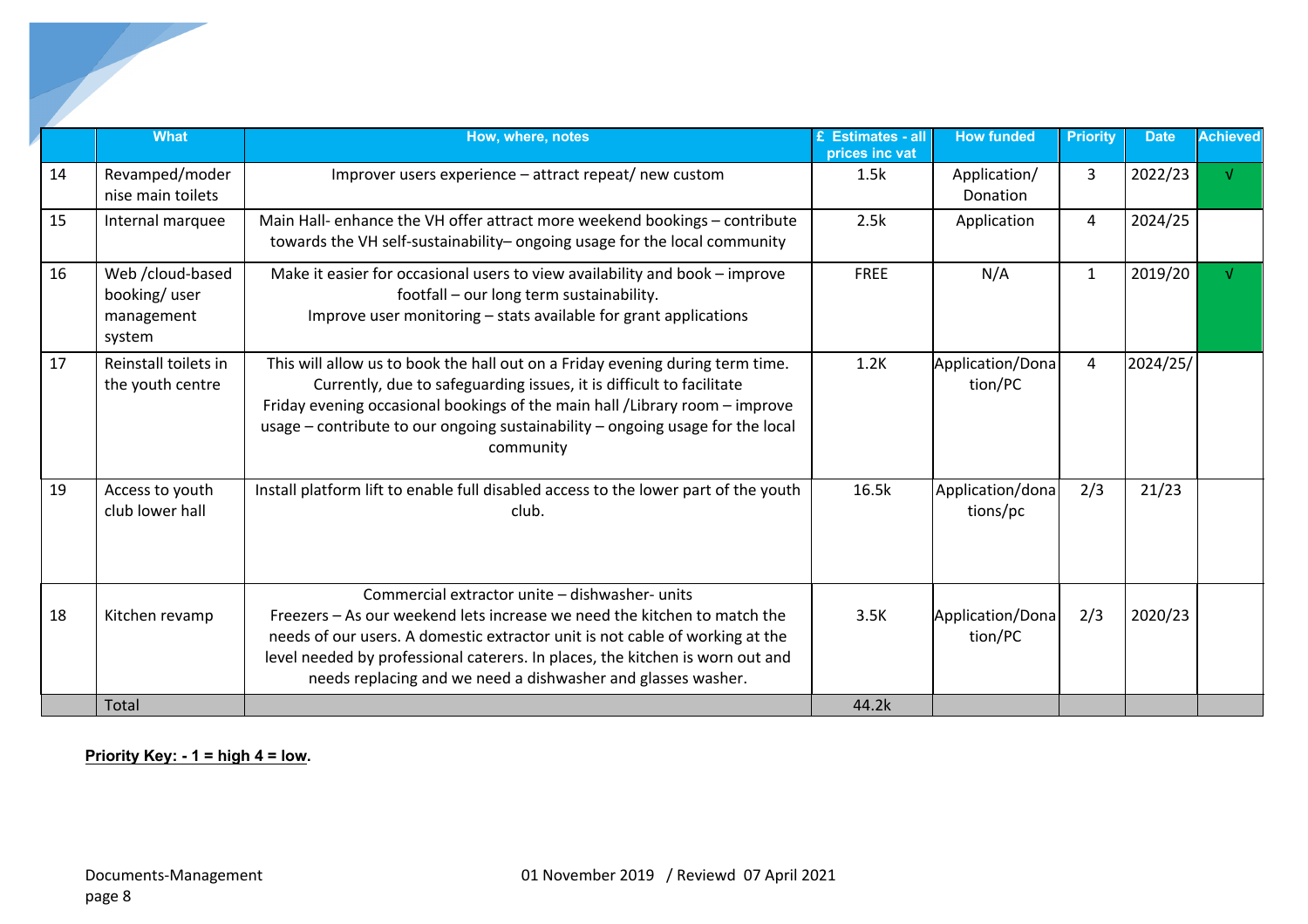# **Achieving our upgrade Plans**

Additional support staff (funded, via savings on heating costs via Leader investment and increased revenue) will free managers to instigate a planned refurbishment and development programme. Initially, improvements will be funded via targeted requests for donations, sponsorship and funding applications which will hopefully lead to additional income from increased usage.

In the medium-term increased activity/usage will as a result of the improvements identified above increase revenue, allowing for ongoing internal investment. Free money (non-ring fenced) (unrestricted funds) will allow the Trustees to invest in both capital and revenue items as required in a timely fashion.

In the longer term, if successful Trustees may be able to invest in/support other local groups and organisations to develop and grow. Thus enhancing the community here in Wilsden

## **Strengthening our governance structure**

We wish to establish a wider and more numerous Board of Trustees, better representing the demographic spread of the Wilsden community and have the complementary skills required to run an effective and successful organisation.

This will be achieved by working closely the Parish Council, local groups and organisations and by adopting a recruitment strategy designed to meet the requirements of WVH, whilst also working in such a way that supports volunteers to give the time and commitment needed to make a positive contribution to WVH.

# **Future Vision**

- Wilsden Village Hall will be the go-to venue in the local district.
- A well run maintained financially sustainable-viable, well used, responsive to user needs and an environmentally responsible village hall which is both the hub and at the heart of the community.
- A village hall that the community can be proud of
- A village hall that is used by all segments of the community

# **How will this be achieved?**

- Establish (and support) a management, staff and volunteer team that works in partnership with local community groups and other organisations for the betterment of the community of Wilsden and its surrounding areas, (social, physical and it's health and wellbeing).
- Establish a vibrant forward-looking staff management and volunteer team that is supportive of each other.
- Establish a staff team that is committed to ensuring its service users have the best possible experience whilst using WVH.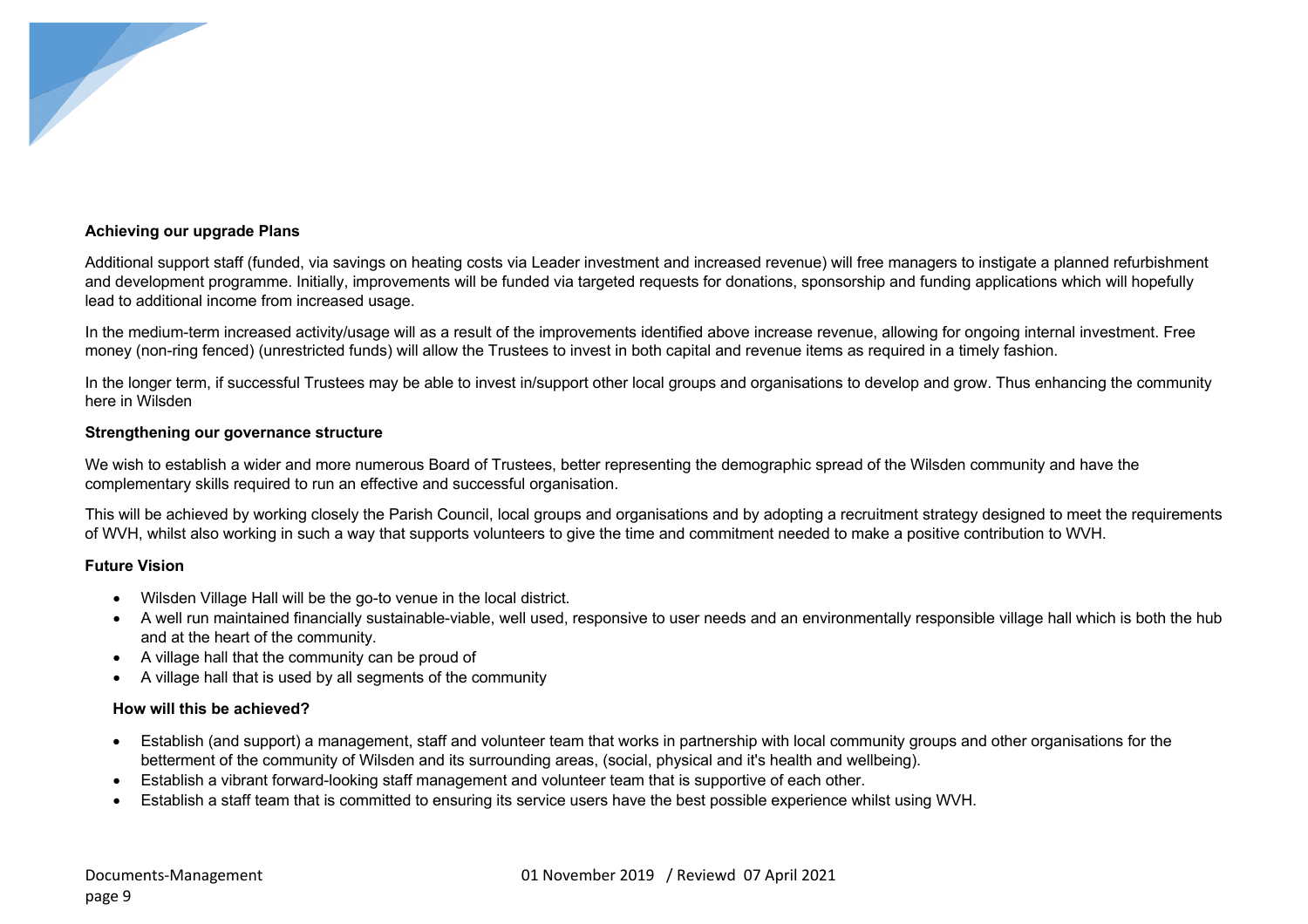- Through the provision of training, development, and support.
- Through staff inclusion and consultation.
- Continue to develop a strong vibrant relationship with the Parish Council the business community and other groups/organisations to ensure ongoing mutual support
- Increased financial injection of capital sums from sponsorship and donations (linked to their key promotion and recognition)

# **How can the general public support the Hall?**

The hall receives a number of regular financial donations each year as well as donations in-kind. Over and above these non-members can support the hall by volunteering in a variety of ways as well as attending fundraising events run to raise funds to support the ongoing viability of the hall.

In recognition of such support, the Board of Trustees is considering the introduction of a Sponsorship, Patronage and Volunteer recognition scheme.

This will consist of five categories: Ambassadors, Companions, Partners, Associates, and the highest award Fellowship.

See appendix 3

# **How are we doing? (Review of plan and progress)**

We will review our progress against the targets set in the development plan on an annual basis and report back at our AGM.

### **Measuring our success and progress**

- At each event, we carry out questionnaire surveys, which included questions about the village hall and its condition, etc.
- Users of the hall have a regular slot at our board meetings at which they can raise and pass comment on issues that concern them.
- Non-users have assessed our web and Facebook page and we have a comments/ feedback post box in the hall.
- Over and above this, all our board members, staff and volunteers are local residents and receive comments which the feedback to the halls management team*.*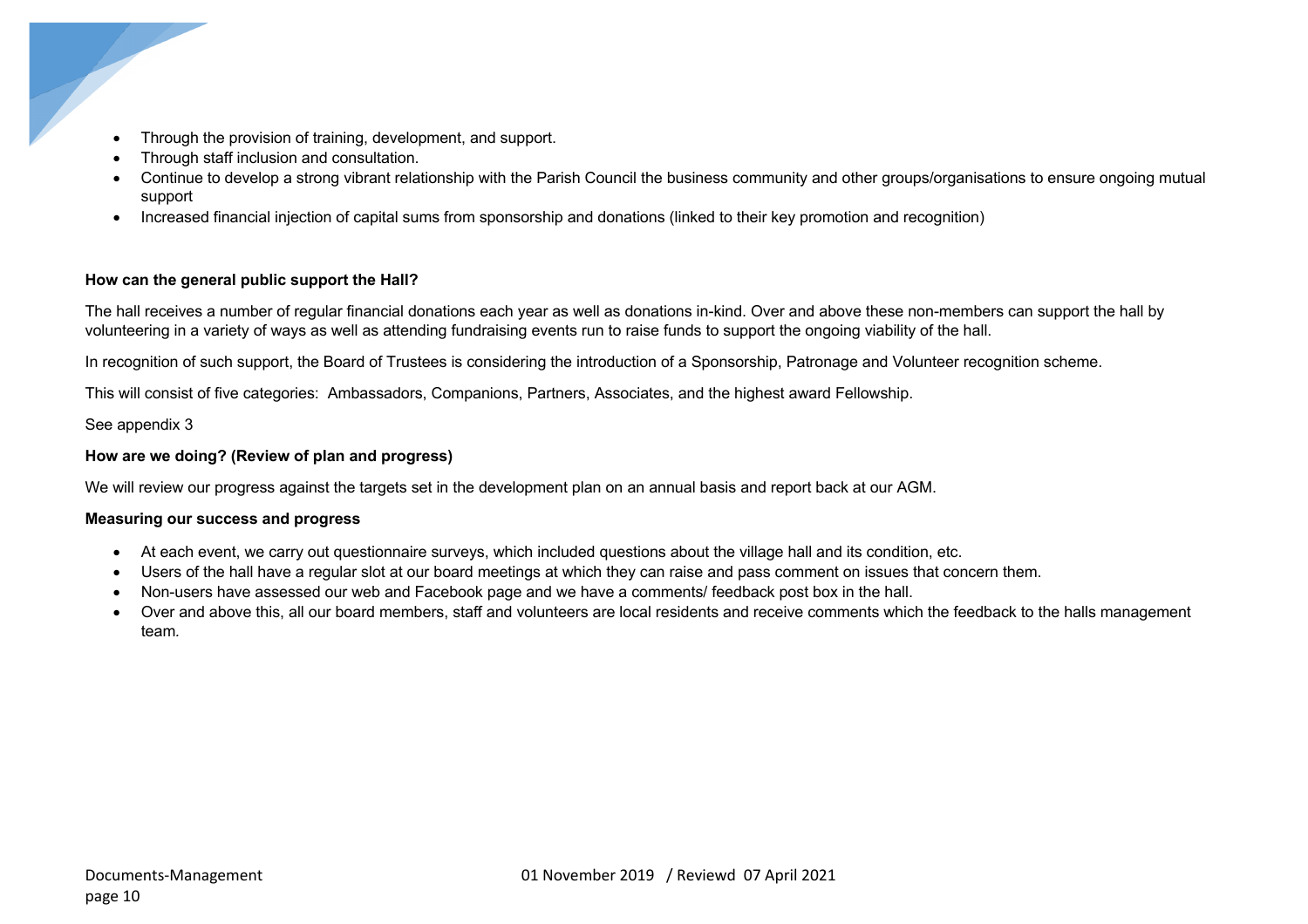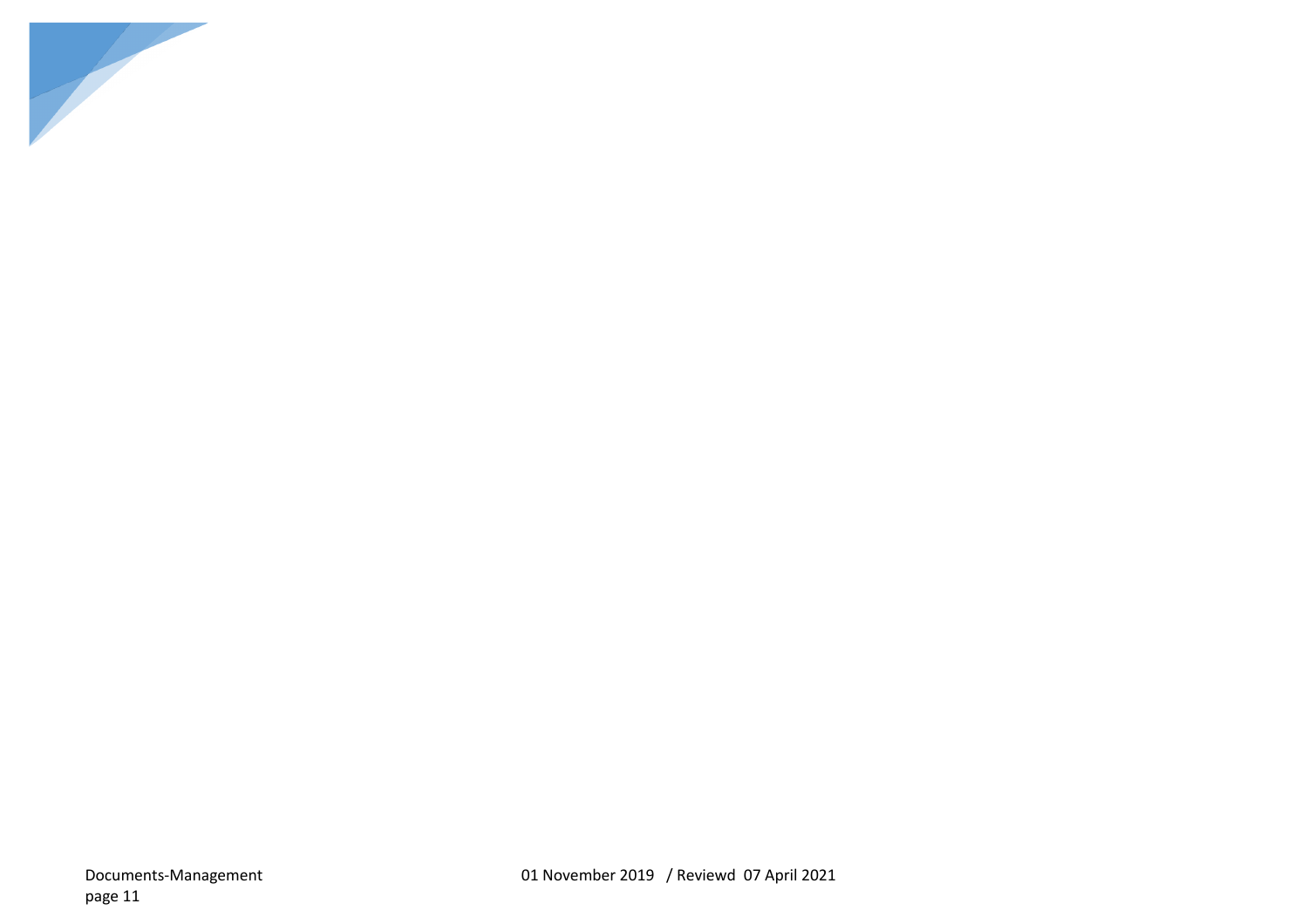